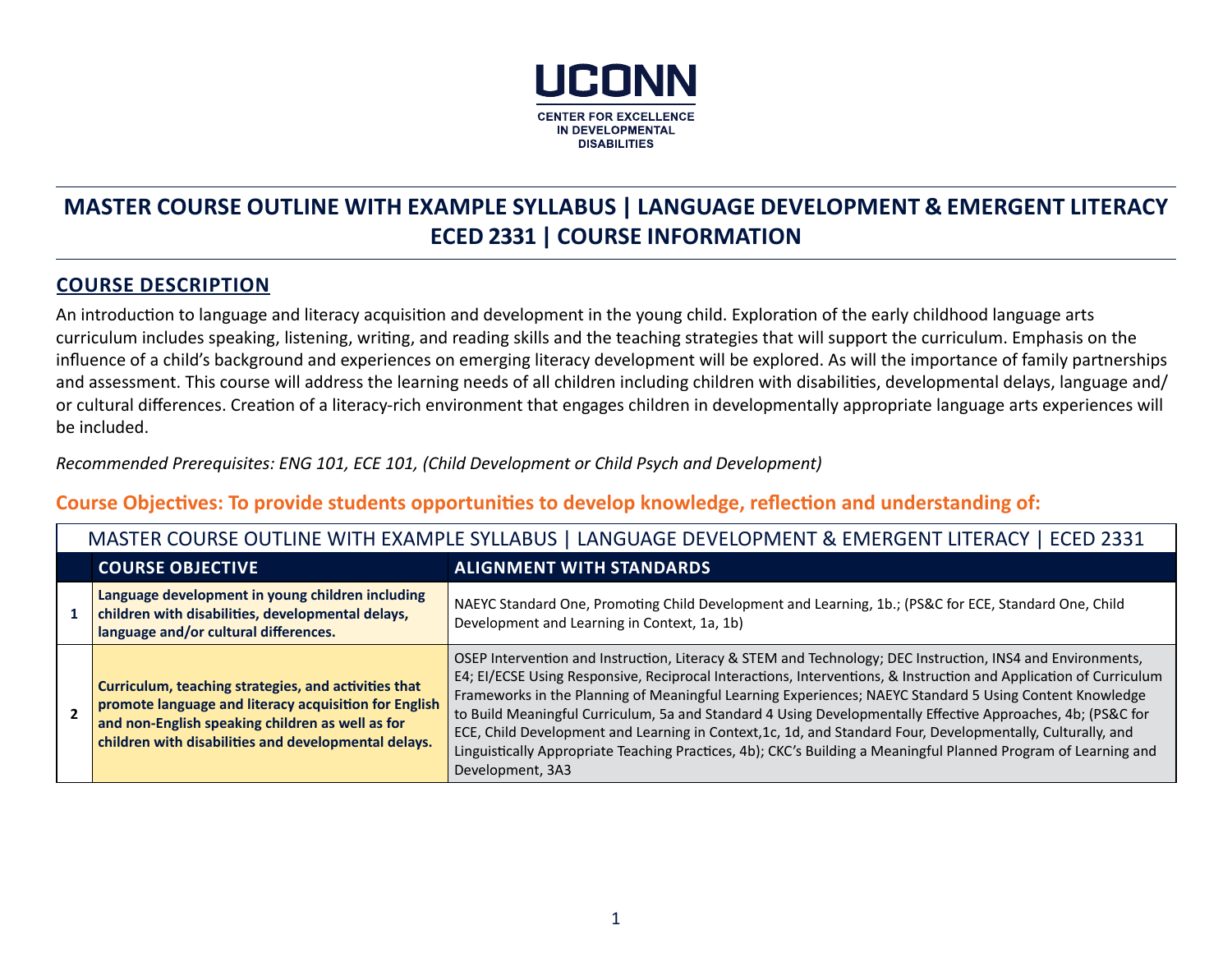|   | MASTER COURSE OUTLINE WITH EXAMPLE SYLLABUS   LANGUAGE DEVELOPMENT & EMERGENT LITERACY   ECED 2331                                                                                                                                                           |                                                                                                                                                                                                                                                                                                                                                                                                                                                                                                                                                                                                                                                                                                                                                                                                |  |  |  |
|---|--------------------------------------------------------------------------------------------------------------------------------------------------------------------------------------------------------------------------------------------------------------|------------------------------------------------------------------------------------------------------------------------------------------------------------------------------------------------------------------------------------------------------------------------------------------------------------------------------------------------------------------------------------------------------------------------------------------------------------------------------------------------------------------------------------------------------------------------------------------------------------------------------------------------------------------------------------------------------------------------------------------------------------------------------------------------|--|--|--|
|   | <b>COURSE OBJECTIVE</b>                                                                                                                                                                                                                                      | <b>ALIGNMENT WITH STANDARDS</b>                                                                                                                                                                                                                                                                                                                                                                                                                                                                                                                                                                                                                                                                                                                                                                |  |  |  |
| 3 | A variety of literacy experiences including read<br>aloud, poetry, puppetry, flannel board, assistive<br>technology, etc. for individuals and groups including<br>children with disabilities, developmental delays,<br>language and/or cultural differences. | OSEP Intervention and Instruction, Literacy & STEM, and Technology; DEC Instruction, INS4, Environments E4;<br>EI/ECSE Using Responsive, Reciprocal Interactions, Interventions, & Instruction, and Application of Curriculum<br>Frameworks in the Planning of Meaningful Learning Experiences; NAEYC, Standard Five, Using Content<br>Knowledge to Build Meaningful Curriculums, 5a, Standard Four, Using Developmentally Effective Approaches,<br>4a.and 4b; (PS&C for ECE Standard Four, Developmentally, Culturally, and Linguistically Appropriate Teaching<br>Practices, 4c, and Standard Five, Knowledge, Application, and Integration of Academic Content in the Early<br>Childhood Curriculum, 5a, 5b); CKC's Building a Meaningful Planned Program of Learning and Development, 3A3. |  |  |  |
| 4 | The stages of writing development and supporting<br>writing development for all children including<br>children with disabilities, developmental delays,<br>language and/or cultural differences.                                                             | OSEP, Literacy and Stem; Intervention and Instruction, DEC, Instruction, INS4, EI/ESCE Using Responsive,<br>Reciprocal, Interactions, Interventions and Instruction; NAEYC Standard One, Promoting Child Development and<br>Early Learning, 1a and Standard Four, Using Developmentally Effective Approaches, 4b; (PS&C for ECE Standard<br>One, Child Development and Learning in Context, 1a, and Standard Four, Developmentally, Culturally, and<br>Linguistically Appropriate Teaching Practices, 4b); CKC's Promoting Child Development and Early Learning 1.A.1.                                                                                                                                                                                                                         |  |  |  |
| 5 | The elements of picture books that indicate quality<br>including books depicting children with disabilities,<br>language and/or cultural differences.                                                                                                        | NAEYC Standard Five, Using Content Knowledge to Build Meaningful Curriculums, 5a; (PS&C for ECE Standard<br>Five, Knowledge, Application, and Integration of Academic Content in the Early Childhood Curriculum, 5a)                                                                                                                                                                                                                                                                                                                                                                                                                                                                                                                                                                           |  |  |  |
| 6 | The components of a literacy-rich environment that<br>will support all children including children with<br>disabilities, developmental delays, language and/or<br>cultural differences.                                                                      | OSEP Intervention and Instruction, Literacy & STEM, and Technology; DEC Environments E4, Instruction, INS 4;                                                                                                                                                                                                                                                                                                                                                                                                                                                                                                                                                                                                                                                                                   |  |  |  |
| 7 | The role of play in language and literacy<br>development for all children including children with<br>disabilities, developmental delays, language and/or<br>cultural differences.                                                                            | OSEP Literacy and STEM and Supporting Social & Emotional Development; DEC Interaction INT2 and Instruction,<br>INS4; NAEYC Standard One, Promoting Child Development and Early Learning, 1B, and Using Content Knowledge<br>to Build Meaningful Curriculums, 5A; (PS&C for ECE Standard One, Child Development and Learning in Context,1c,<br>Standard Four, Developmentally, Culturally, and Linguistically Appropriate Teaching Practices, 4b, and Standard Five,<br>Knowledge, Application, and Integration of Academic Content in the Early Childhood Curriculum, 5b).                                                                                                                                                                                                                     |  |  |  |
| 8 | <b>Literacy concepts including Concepts of Print, Print</b><br>Awareness and the relationship of sound to print,<br>phonemes, phonological awareness and alphabetic<br>principle                                                                             | OSEP Literacy & STEM; EI/ECSE Child Development and Early Learning; NAEYC Standard One, Promoting Child<br>Development and Early Learning, 1B, and Using Content Knowledge to Build Meaningful Curriculums, 5A; (PS&C<br>for ECE, Standard Five, Knowledge, Application, and Integration of Academic Content in the Early Childhood<br>Curriculum, 5a, 5b, and 5c)                                                                                                                                                                                                                                                                                                                                                                                                                             |  |  |  |
| 9 | The importance of families as partners in extending<br>literacy into the homes of all children including<br>children with disabilities, developmental delays,<br>language and/or cultural differences.                                                       | OSEP Engaging and Communicating with Families, Working with Children and Families from Diverse Backgrounds;<br>DEC, Family F1 and F6; EI/ECSE Partnering with Families (1); NAEYC Standard Two, Building Family and<br>Community Relations, 2A, 2B; (PS&C for ECE Standard Two, Family-Teacher Partnerships and Community<br>Connections, 2a and 2b); CKC's Building Family and Community Relations, 5A1, 5A2.                                                                                                                                                                                                                                                                                                                                                                                 |  |  |  |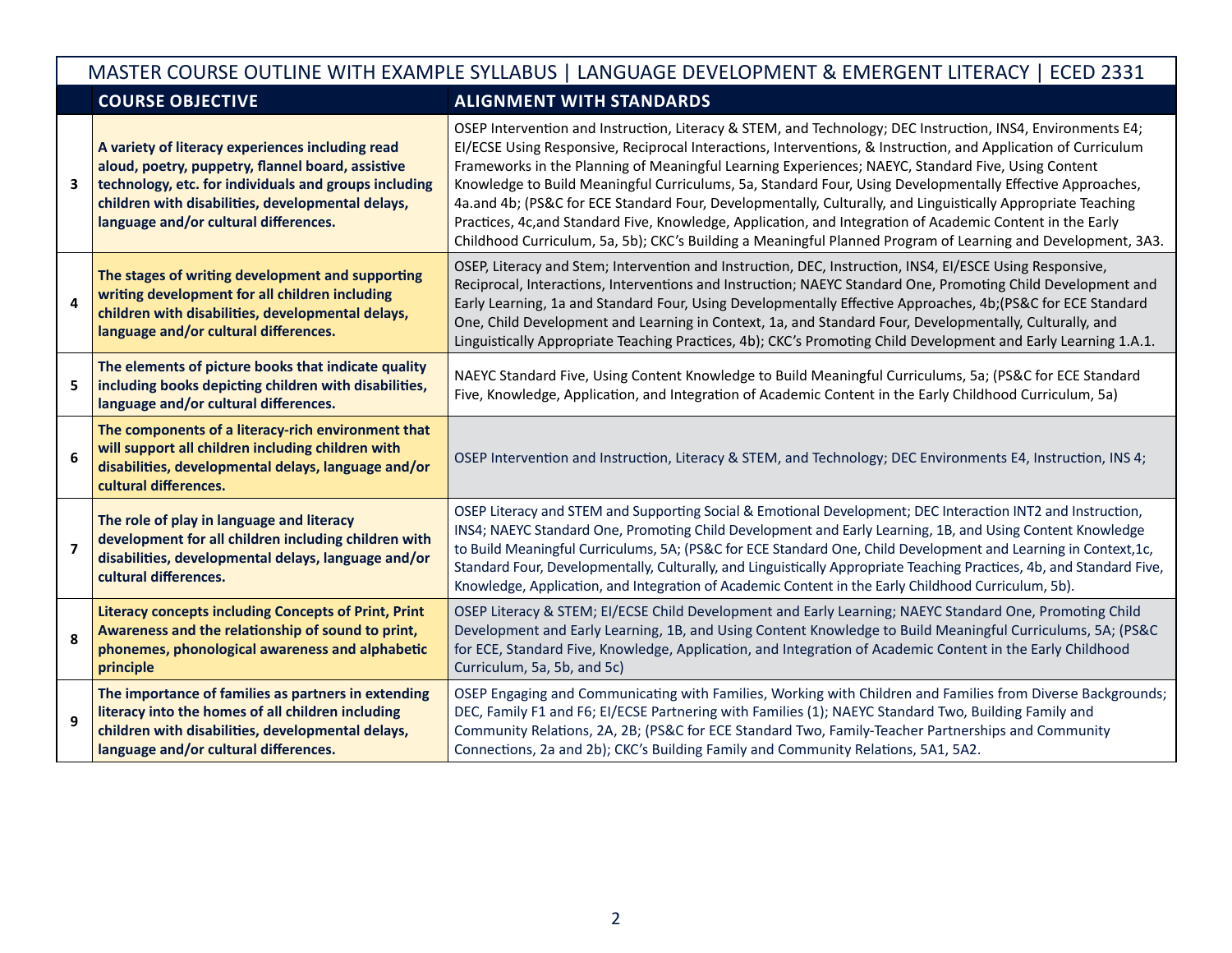## **Student Outcomes: Upon completion of this course, students will be able to:**

|                         | MASTER COURSE OUTLINE WITH EXAMPLE SYLLABUS   LANGUAGE DEVELOPMENT & EMERGENT LITERACY   ECED 2331                                                                                                                                                                                           |                                                                                                                                                                                                                                                                                                                                                                                                                                                                                                                                                                                                                                                                                                                                                                                 |  |  |  |
|-------------------------|----------------------------------------------------------------------------------------------------------------------------------------------------------------------------------------------------------------------------------------------------------------------------------------------|---------------------------------------------------------------------------------------------------------------------------------------------------------------------------------------------------------------------------------------------------------------------------------------------------------------------------------------------------------------------------------------------------------------------------------------------------------------------------------------------------------------------------------------------------------------------------------------------------------------------------------------------------------------------------------------------------------------------------------------------------------------------------------|--|--|--|
|                         | <b>STUDENT OUTCOMES</b>                                                                                                                                                                                                                                                                      | <b>ALIGNMENT WITH STANDARDS</b>                                                                                                                                                                                                                                                                                                                                                                                                                                                                                                                                                                                                                                                                                                                                                 |  |  |  |
| $\mathbf{1}$            | Discuss language development in young children<br>including children with disabilities, developmental<br>delays, language and/or cultural differences.                                                                                                                                       | NAEYC Standard One, Promoting Child Development and Early Learning, 1b.; (PS&C for ECE, Standard One, Child<br>Development and Learning in Context 1a, and 1b)                                                                                                                                                                                                                                                                                                                                                                                                                                                                                                                                                                                                                  |  |  |  |
| $\mathbf{2}$            | <b>Create curriculum and plan teaching strategies</b><br>and activities that promote language and literacy<br>acquisition for English and non-English speaking<br>children as well as for children with disabilities and<br>developmental delays.                                            | OSEP Intervention and Instruction, Literacy & STEM and Technology; DEC Instruction INS4 and Environments E4;<br>EI/ECSE Using Responsive, Reciprocal Interactions, Interventions, & Instruction and Application of Curriculum<br>Frameworks in the Planning of Meaningful Learning Experiences; NAEYC Standard Four, Using Developmentally<br>Effective Approaches, 4b and Standard Five, Using Content Knowledge to Build Meaningful Curriculum; (PS&C for<br>ECE, Standard One, Child Development and Learning in Context 1c and 1d, and Standard Four, Developmentally,<br>Culturally, and Linguistically Appropriate Teaching Practices, 4b); CKC's Building a Meaningful Planned Program of<br>Learning and Development, 3A3.                                              |  |  |  |
| $\overline{\mathbf{3}}$ | Present effective read aloud strategies for individuals<br>and groups and engage all children including children<br>with disabilities, developmental delays, language<br>and/or cultural differences in extended conversations<br>about stories and help children connect print to<br>sound. | OSEP Intervention and Instruction, Literacy & STEM, Technology; DEC Instruction, INS4 and Environments, E4;<br>EI/ECSE Using Responsive, Reciprocal Interactions, Interventions, & Instruction and Application of Curriculum<br>Frameworks in the Planning of Meaningful Learning Experiences; NAEYC Standard Four, Using Developmentally<br>Effective Approaches, 4a. 4b; Standard Five, Using Content Knowledge to Build Meaningful Curriculums, 5a,<br>(PS&C for ECE, Developmentally, Culturally, and Linguistically Appropriate Teaching Practices, 4c, and Standard<br>Five, Knowledge, Application, and Integration of Academic Content in the Early Childhood Curriculum, 5a, 5b);<br>CKC.s, Building a Meaningful Planned Program of Learning and Development., 3.A.3; |  |  |  |
| 4                       | Choose and review a variety of genres of quality<br>books including books depicting children with<br>disabilities, language and/or cultural differences.                                                                                                                                     | NAEYC Standard Five, Using Content Knowledge to Build Meaningful Curriculum, 5a; (PS&C for ECE Standard Five,<br>Knowledge, Application, and Integration of Academic Content in the Early Childhood Curriculum, 5c).                                                                                                                                                                                                                                                                                                                                                                                                                                                                                                                                                            |  |  |  |
| 5                       | Students will demonstrate an understanding of the<br>stages of writing and how those stages might be<br>affected by a child's individual characteristics such as<br>the presence of a disability.                                                                                            | OSEP, Literacy and Stem; Intervention and Instruction, DEC, Instruction, INS4, EI/ESCE Using Responsive,<br>Reciprocal, Interactions, Interventions and Instruction; NAEYC Standard One, Promoting Child Development and<br>Early Learning, 1a and Standard Four, Using Developmentally Effective Approaches, 4b; (PS&C for ECE, Standard<br>One, Standard One, Child Development and Learning in Context, 1a); CKC's Promoting Child Development and<br>Early Learning 1.A.1.                                                                                                                                                                                                                                                                                                  |  |  |  |
| 6                       | Demonstrate the use puppets, flannel boards,<br>technology and assistive technology as components<br>of a literacy-rich environment.                                                                                                                                                         | OSEP Intervention and Instruction, Literacy & STEM, and Technology; DEC Environments E4, Instruction; INS 4;<br>(PS&C for ECE Standard Five, Knowledge, Application, and Integration of Academic Content in the Early Childhood<br>Curriculum, 5c).                                                                                                                                                                                                                                                                                                                                                                                                                                                                                                                             |  |  |  |
| $\overline{7}$          | Analyze the role of play in language and literacy<br>development for all children including children with<br>disabilities, developmental delays, language and/or<br>cultural differences.                                                                                                    | OSEP Literacy and STEM and Supporting Social & Emotional Development; DEC Interaction INT2 and Instruction<br>INS4, (PS&C for ECE, Child Development and Learning in Context, 1c).                                                                                                                                                                                                                                                                                                                                                                                                                                                                                                                                                                                              |  |  |  |
| 8                       | Apply their knowledge of the Concepts of Print                                                                                                                                                                                                                                               | OSEP Literacy & STEM; EI/ECSE Child Development and Early Learning; NAEYC Standard One, Promoting<br>Child Development and Early Learning, 1B, and Standard Five, Using Content Knowledge to Build Meaningful<br>Curriculums, 5A; (PS&C for ECE Standard Five, Knowledge, Application, and Integration of Academic Content in<br>the Early Childhood Curriculum, 5a).                                                                                                                                                                                                                                                                                                                                                                                                           |  |  |  |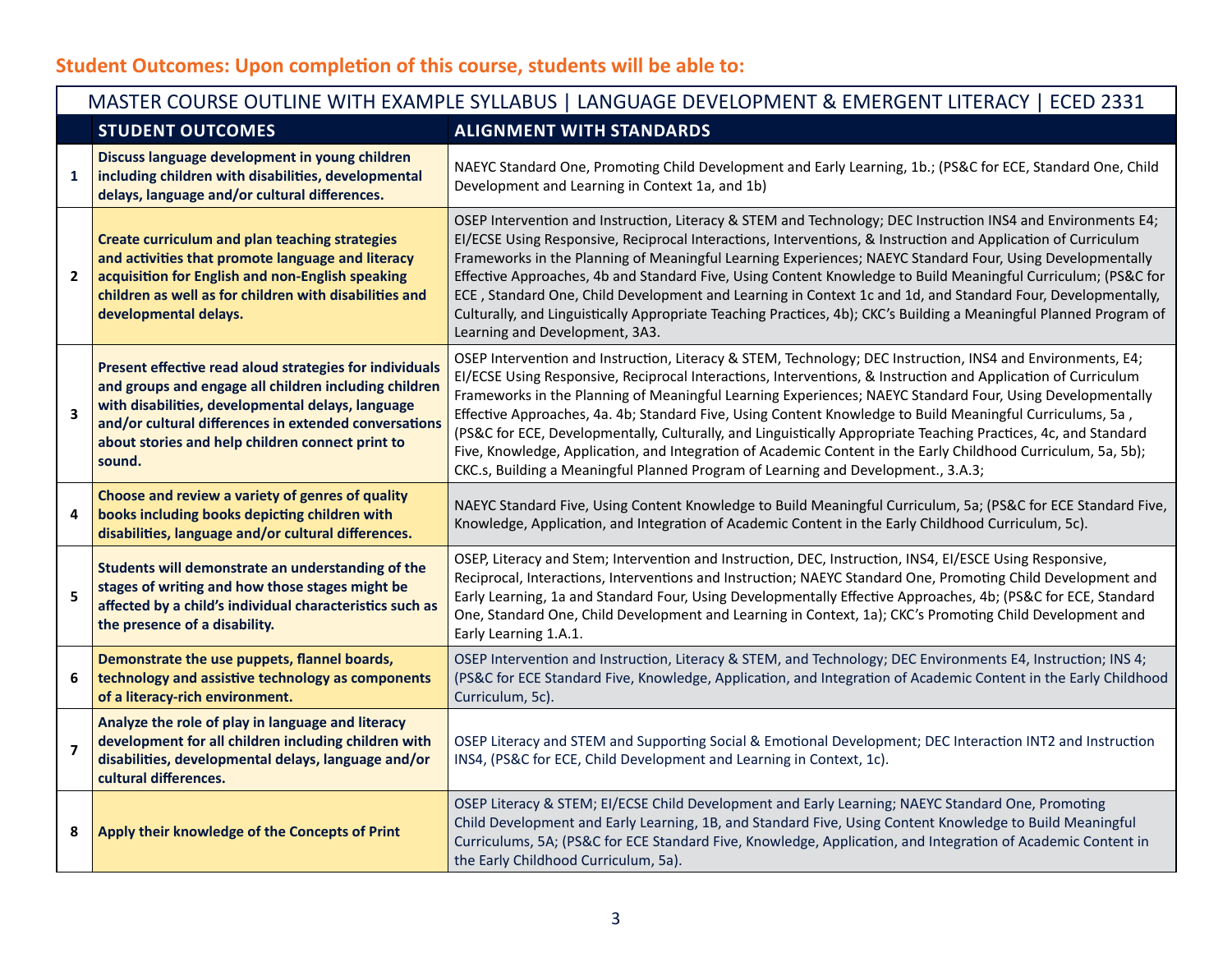#### MASTER COURSE OUTLINE WITH EXAMPLE SYLLABUS | LANGUAGE DEVELOPMENT & EMERGENT LITERACY | ECED 2331 **STUDENT OUTCOMES ALIGNMENT WITH STANDARDS 9 Create ways for all families including families of children with disabilities, developmental delays, language and/or cultural differences to extend literacy experiences into their homes.** OSEP Engaging and Communicating with Families, Working with Children and Families from Diverse Backgrounds; DEC, Family, F1, F6; EI/ECSE Partnering with Families (1); NAEYC, Standard Two, Building Family and Community Relations 2A, 2B; (PS&C for ECE, Standard Two, Family-Teacher Partnerships and Community Connections, 2b, and 2c); CKC's, Building Family and Community Relationships, 5A1, 5A2.

## **Course Content:**

| MASTER COURSE OUTLINE WITH EXAMPLE SYLLABUS   LANGUAGE DEVELOPMENT & EMERGENT LITERACY   ECED 2331 |                                                                                                                                                                                |                                                                                                                                                                                                                                                                                                                                                                                                                                                                                                                                                                                                                                                                                                                                                                                               |  |  |  |
|----------------------------------------------------------------------------------------------------|--------------------------------------------------------------------------------------------------------------------------------------------------------------------------------|-----------------------------------------------------------------------------------------------------------------------------------------------------------------------------------------------------------------------------------------------------------------------------------------------------------------------------------------------------------------------------------------------------------------------------------------------------------------------------------------------------------------------------------------------------------------------------------------------------------------------------------------------------------------------------------------------------------------------------------------------------------------------------------------------|--|--|--|
|                                                                                                    | <b>COURSE CONTENT</b>                                                                                                                                                          | <b>ALIGNMENT WITH STANDARDS</b>                                                                                                                                                                                                                                                                                                                                                                                                                                                                                                                                                                                                                                                                                                                                                               |  |  |  |
| 1                                                                                                  | <b>Typical and atypical Language Development including</b><br>the development of children with disabilities,<br>developmental delays, language and/or cultural<br>differences. | NAEYC, Standard One, Promoting Child Development and Early Learning, 1B; (PS&C for ECE, Standard One, Child<br>Development and Learning in Context, 1a, and 1b).                                                                                                                                                                                                                                                                                                                                                                                                                                                                                                                                                                                                                              |  |  |  |
| $\mathbf{2}$                                                                                       | <b>Emerging Literacy in all children including children</b><br>with disabilities, developmental delays, language<br>and/or cultural differences                                | OSEP Intervention and Instruction, Literacy & STEM and Technology; DEC Instruction, INS4 and Environments E4;<br>EI/ECSE Using Responsive, Reciprocal Interactions, Interventions, & Instruction and Application of Curriculum<br>Frameworks in the Planning of Meaningful Learning Experiences; NAEYC Standard Four, Using Developmentally<br>Effective Approaches, 4b and Standard Five, Using Content Knowledge to Build Meaningful Curriculum, 5a;<br>(PS&C for ECE, Standard One, Child Development and Learning in Context 1c, and 1d, and Standard Four,<br>Developmentally, Culturally, and Linguistically Appropriate Teaching Practices, 4b); CKC's Building a Meaningful<br>Planned Program of Learning and Development, 3A                                                        |  |  |  |
| $\overline{\mathbf{3}}$                                                                            | <b>Language Arts Curriculum including accommodations</b><br>and adaptations for children with disabilities,<br>developmental delays, language and/or cultural<br>differences   | OSEP Intervention and Instruction, Literacy & STEM and Technology; DEC Instruction, INS4 and Environments E4;<br>EI/ ECSE Using Responsive, Reciprocal Interactions, Interventions, and Instruction and Application of Curriculum<br>Frameworks in the Planning of Meaningful Learning Experiences; NAEYC, Standard Four, Using Developmentally<br>Effective Approaches, 4b and Standard Five, Using Content Knowledge to Build Meaningful Curriculum 5a; (PS&C<br>for ECE Standard Four, Developmentally, Culturally, and Linguistically Appropriate Teaching Practices, 4c, and<br>Standard Five, Knowledge, Application, and Integration of Academic Content in the Early Childhood Curriculum,<br>5a, 5b); CKC's, Building a Meaningful Planned Program of Learning and Development, 3A3. |  |  |  |
| 4                                                                                                  | Literature including books that depict children with<br>disabilities and language and/or cultural differences.                                                                 | NAEYC Standard Five, Using Content Knowledge to Build Meaningful Curriculum, 5a; (PS&C for ECE Standard Five,<br>Knowledge, Application, and Integration of Academic Content in the Early Childhood Curriculum, 5a).                                                                                                                                                                                                                                                                                                                                                                                                                                                                                                                                                                          |  |  |  |
| 5                                                                                                  | <b>Stages of writing including disabilities associated</b><br>with writing such as dysgraphia.                                                                                 | OSEP, Literacy and Stem; Intervention and Instruction, DEC, Instruction, INS4, EI/ESCE Using Responsive,<br>Reciprocal, Interactions, Interventions and Instruction; NAEYC Standard One, Promoting Child Development and<br>Early Learning, 1a and Standard Four, Using Developmentally Effective Approaches, 4b; (PS&C for ECE Standard<br>One, Child Development and Learning in Context, 1a, and Standard Four, Developmentally, Culturally, and<br>Linguistically Appropriate Teaching Practices, 4b); CKC's Promoting Child Development and Early Learning 1.A.1.                                                                                                                                                                                                                        |  |  |  |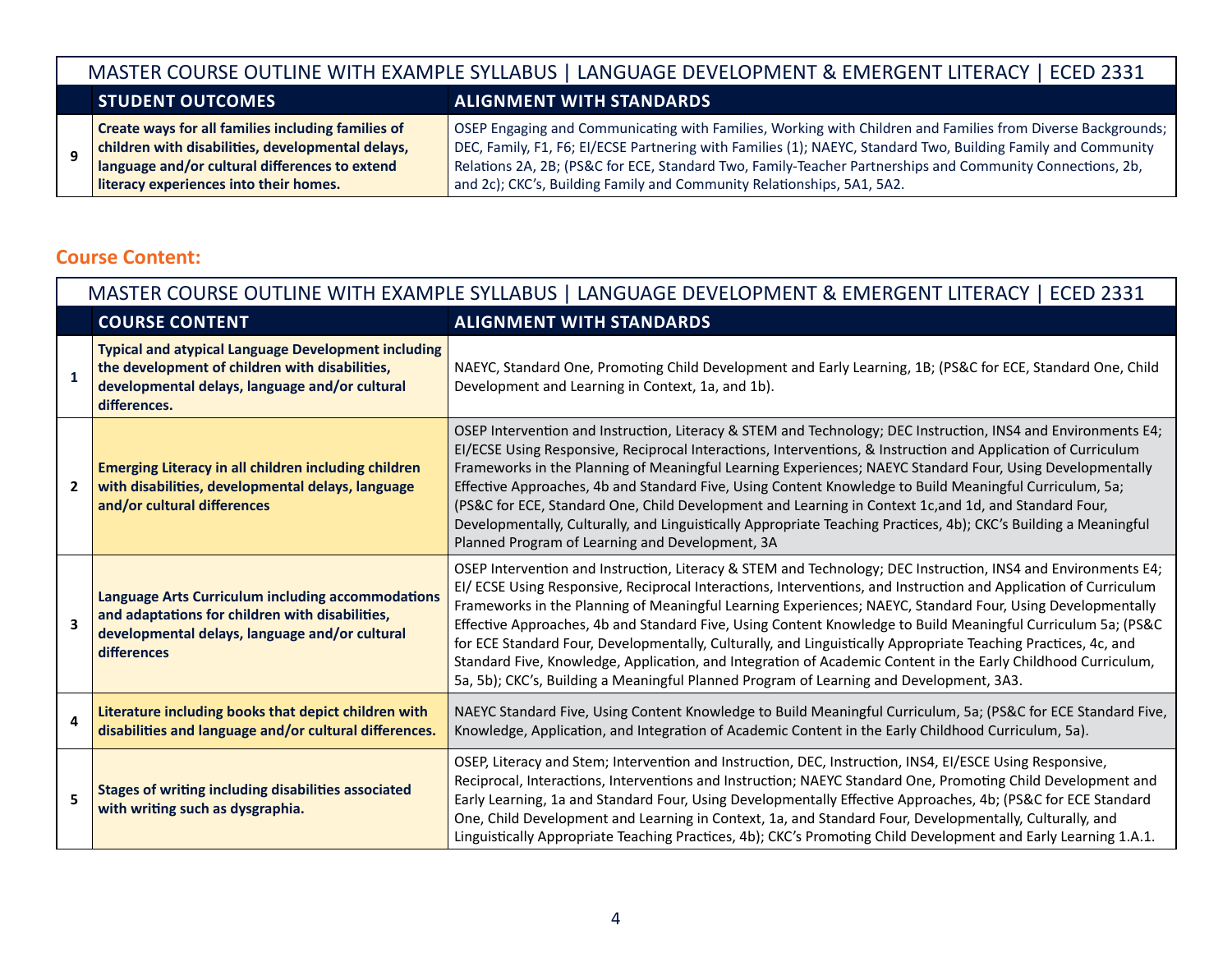| MASTER COURSE OUTLINE WITH EXAMPLE SYLLABUS   LANGUAGE DEVELOPMENT & EMERGENT LITERACY   ECED 2331 |                                                                                                                                                                                                                                                                                                                                                                                                                                                                                                                                      |                                                                                                                                                                                                                                                                                                                                                                                                                                                                                                                                                                                                                                                                                                                                                                                                |  |  |
|----------------------------------------------------------------------------------------------------|--------------------------------------------------------------------------------------------------------------------------------------------------------------------------------------------------------------------------------------------------------------------------------------------------------------------------------------------------------------------------------------------------------------------------------------------------------------------------------------------------------------------------------------|------------------------------------------------------------------------------------------------------------------------------------------------------------------------------------------------------------------------------------------------------------------------------------------------------------------------------------------------------------------------------------------------------------------------------------------------------------------------------------------------------------------------------------------------------------------------------------------------------------------------------------------------------------------------------------------------------------------------------------------------------------------------------------------------|--|--|
|                                                                                                    | <b>COURSE CONTENT</b>                                                                                                                                                                                                                                                                                                                                                                                                                                                                                                                | <b>ALIGNMENT WITH STANDARDS</b>                                                                                                                                                                                                                                                                                                                                                                                                                                                                                                                                                                                                                                                                                                                                                                |  |  |
| 6                                                                                                  | <b>Expressive &amp; Receptive Language of typically and</b><br>atypically developing children.                                                                                                                                                                                                                                                                                                                                                                                                                                       | NAEYC Standard One, Promoting Child Development and Early Learning1b; (PS&C for ECE Standard One, Child<br>Development and Learning in Context, 1a, and Standard Five, Knowledge, Application, and Integration of<br>Academic Content in the Early Childhood Curriculum, 5b).                                                                                                                                                                                                                                                                                                                                                                                                                                                                                                                  |  |  |
| 7                                                                                                  | <b>Conversations &amp; Dramatization with all children</b><br>irrespective of disabilities, developmental delays,<br>language and/or cultural differences                                                                                                                                                                                                                                                                                                                                                                            | OSEP Literacy and STEM, Supporting Social & Emotional Development; DEC Interaction INT2 and INS4 Instruction;<br>(PS&C for ECE, Standard One, Child Development and Learning in Context 1c, Standard Four, Developmentally,<br>Culturally, and Linguistically Appropriate Teaching Practices, 4c, and Standard Five, Knowledge, Application, and<br>Integration of Academic Content in the Early Childhood Curriculum, 5a, 5b).                                                                                                                                                                                                                                                                                                                                                                |  |  |
| 8                                                                                                  | Literacy concepts including concepts of print, print<br>awareness, connecting sound to print; phonemes,<br>phonological awareness and alphabetic principle                                                                                                                                                                                                                                                                                                                                                                           | OSEP Literacy & STEM; EI/ECSE Child Development and Early Learning; NAEYC Standard One, Promoting Child<br>Development and Early Learning, 1B, and Using Content Knowledge to Build Meaningful Curriculums, 5A; (PS&C<br>for ECE Standard Five, Knowledge, Application, and Integration of Academic Content in the Early Childhood<br>Curriculum, 5a).                                                                                                                                                                                                                                                                                                                                                                                                                                         |  |  |
| 9                                                                                                  | Print-rich Environment to support all children<br>including children with disabilities, developmental<br>delays, language and/or cultural differences                                                                                                                                                                                                                                                                                                                                                                                | OSEP Intervention and Instruction, Literacy & STEM, and Technology; DEC Environments E4, Instruction; INS 4;<br>(PS&C for ECE Standard One, Child Development and Learning in Context, 1d).                                                                                                                                                                                                                                                                                                                                                                                                                                                                                                                                                                                                    |  |  |
| 10                                                                                                 | OSEP Engaging and Communicating with Families, Working with Children and Families from Diverse Backgrounds;<br>Home Literacy Connection to include, engage, and<br>F1, F6; EI/ECSE Partnering with Families (1); NAEYC Standard Two, Building Family and Community Relationships<br>communicate with families of children from diverse<br>2A, 2B; (PS&C for ECE, Standard Two, Family-Teacher Partnerships and Community Connections 2a, 2b, and 2c);<br>backgrounds.<br>CKC's Building Family and Community Relationships 5A1, 5A2. |                                                                                                                                                                                                                                                                                                                                                                                                                                                                                                                                                                                                                                                                                                                                                                                                |  |  |
| 11                                                                                                 | Literacy Experiences (including read aloud, poetry,<br>puppetry, flannel board, and assistive technologies<br>etc.).                                                                                                                                                                                                                                                                                                                                                                                                                 | OSEP Intervention and Instruction, Literacy & STEM, and Technology; DEC Instruction INS4, Environments E4;<br>EI/ECSE Using Responsive, Reciprocal Interactions, Interventions, and Application of Curriculum Frameworks<br>in the Planning of Meaningful Learning Experiences; NAEYC Standard Four, Using Developmentally Effective<br>Approaches, 4a and 4b, and Standard Five, Using Content Knowledge to Build Meaningful Curriculums, 5a; (PS&C<br>for ECE, Standard Four, Developmentally, Culturally, and Linguistically Appropriate Teaching Practices, 4b,and<br>4c, and Standard Five, Knowledge, Application, and Integration of Academic Content in the Early Childhood<br>Curriculum, 5a and 5b); CKC's Building a meaningful planned program of learning and development. 3.A.3. |  |  |

## **STANDARDS**

CT State Core Knowledge and Competencies (CKC)

Division of Early Childhood of the Council for Exceptional Children (DEC)

Early Intervention/Early Childhood Special Education (EI/ECSE)

National Association for the Education of Young Children (NAEYC)

Office of Special Education Programs (OSEP)

Professional Standards and Competencies for Early Childhood Educators (Power to the Profession (P2P) Standards)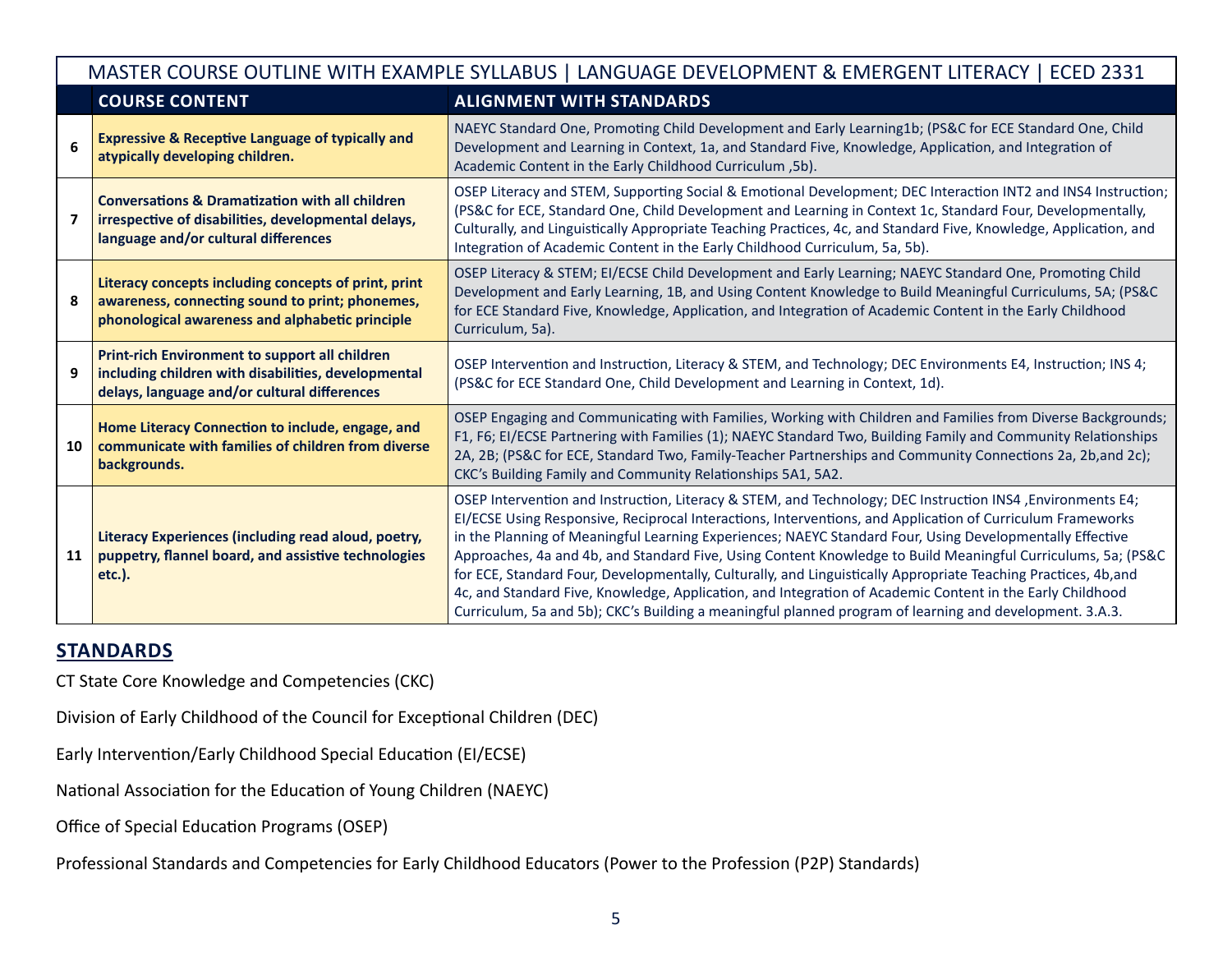## **KEY EXPERIENCES**

- 1. C.O. 1 View videos of children, including children with disabilities, developmental delays, language and cultural differences, at various stages of language development.
- 2. C.O. 4 Evaluate children's writing samples and identify the stages of writing based on those samples.
- 3. C.O. 1 Identifying receptive and expressive communication (including sign language, braille documents, augmented or alternate communication, and hearing assistive technologies).
- 4. C.O. 5 Review children's books including books reflecting children with disabilities, developmental delays, language and cultural differences.
- 5. C.O. 2, 3, 7 Create learning experiences according to the CT ELDS literacy standards to support children including accommodations and adaptations for children with disabilities, developmental delays, language and cultural differences
- 6. C.O. 6 Evaluate classroom literacy environments for strengths and challenges including those for children disabilities, developmental delays, language and cultural differences.
- 6. C.O. 7, 9 Apply knowledge about supporting and advancing the development of language and literacy to create opportunities for families of all children including children with disabilities, developmental delays, language and cultural differences to support those children's reading, writing, speaking and listening development.
- 8. C.O. 8 Demonstrate a read aloud with attention to Concepts of Print.
- 9. C.O. 3 Apply knowledge of DAP and the CT ELDS to explore activities using literacy materials such as puppets, flannel boards, and technology.
- 10. C.O. 2 Analyze the various levels of Bloom's Taxonomy and practice developing questions at each level to extend and enrich conversations.
- 11. C.O. 1, 8 Describe and identify the oral language components of syntax, semantics, phonology, pragmatics, and morphology.

## **RESOURCES**

#### **Websites**

- Zero to Three Interactive Brain Map *<https://www.zerotothree.org/resources/529-baby-brain-map>*
- CT OEC Supporting All Children Using the CT ELDS: Dual Language Learners *[https://www.ct.gov/oec/lib/oec/DualLanguageLearnersFinalMar17\\_2016.pdf](https://portal.ct.gov/oec)*
- Frank Porter Graham Connect Module #6:*[https://www.connectmodules.dec-sped.org/connect-modules/learners/module-6/](https://connectmodules.dec-sped.org/connect-modules/learners/module-6/)*
- CELL The Center for Early Literacy Learning *<http://www.earlyliteracylearning.org>*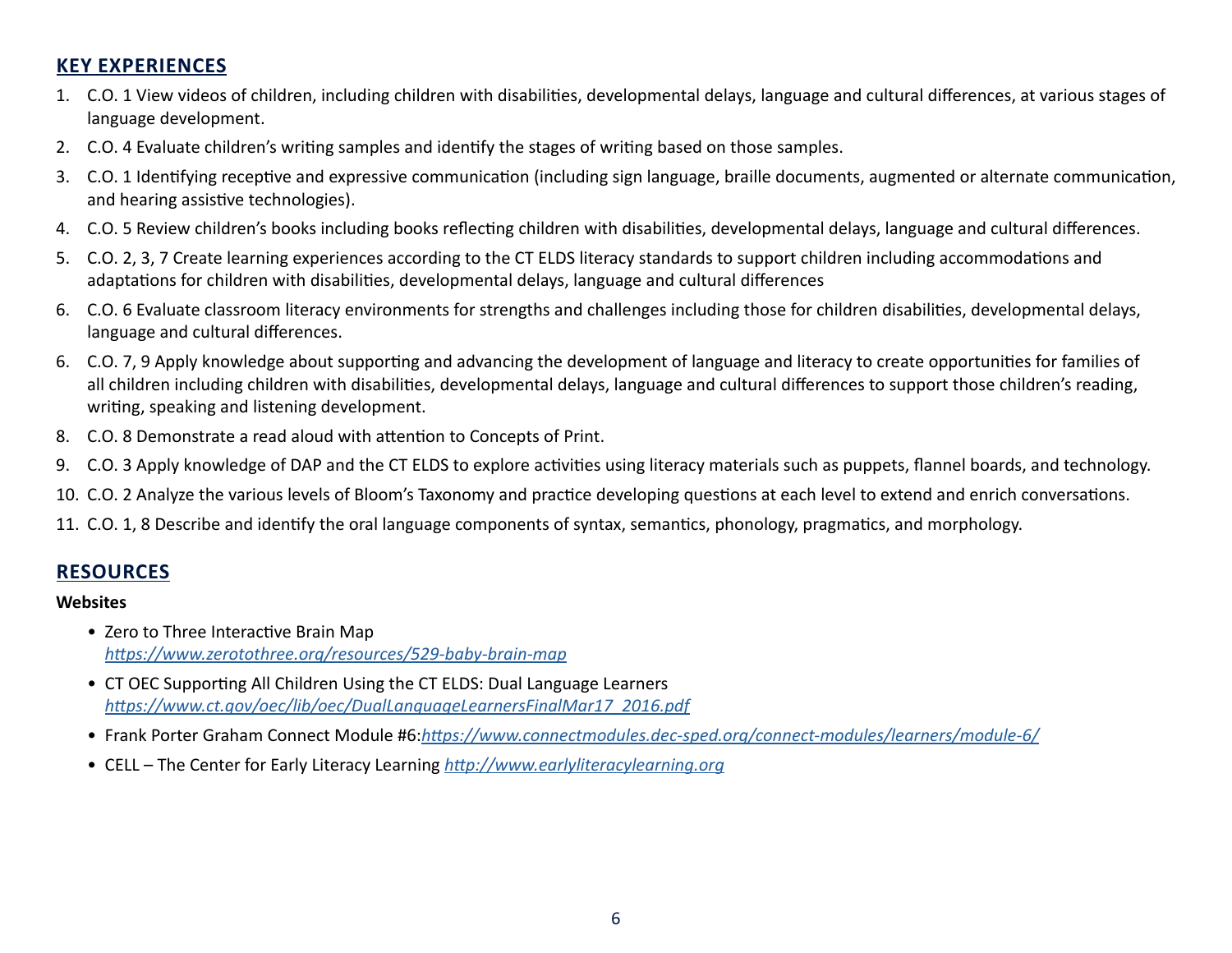#### **Videos**

- Serve & Return Interaction Shapes Brain Circuitry: *[https://www.youtube.com/watch?v=m\\_5u8-QSh6A&feature=youtu.be](https://www.youtube.com/watch?v=m_5u8-QSh6A)*
- Dad talking with toddler *<https://www.youtube.com/watch?v=0IaNR8YGdow>*
- The Linguistic Genius of Babies *[https://www.ted.com/talks/patricia\\_kuhl\\_the\\_linguistic\\_genius\\_of\\_babies](https://www.ted.com/talks/patricia_kuhl_the_linguistic_genius_of_babies)*
- Eastern CT State University: Videos Supporting English Language Learners in the Preschool Classroom *<https://www.easternct.edu/center-for-early-childhood-education/e-clips/supporting-english-language-learners.html>*
- Talking Matters: Bilingual Language Development and Disorders *<https://www.youtube.com/watch?v=DJVz0rNJ0BA>*

#### **Articles**

- NAEYC/IRA Joint Position Statement on Learning to Read and Write *<https://www.naeyc.org/sites/default/files/globally-shared/downloads/PDFs/resources/position-statements/PSREAD98.PDF>*
- Mem Fox Read Aloud Commandments *<https://memfox.com/for-parents/for-parents-ten-read-aloud-commandments/>*
- Challenging Common Myths about English Language Learners published by The Foundation for Child Development *<https://www.fcd-us.org/assets/2016/04/MythsOfTeachingELLsEspinosa.pdf>*
- Colorin Colorado: Reading 101 for English Language Learners; *<https://www.colorincolorado.org>*
- Public Schools of North Carolina : What to Look for in a High-Quality, Literacy-Rich, Inclusive Pre-Kindergarten and Kindergarten Learning Environment *[https://nceln.fpg.unc.edu/sites/nceln.fpg.unc.edu/files/resources/What%20to%20Look%20for%20in%20a%20](https://nceln.fpg.unc.edu/sites/nceln.fpg.unc.edu/files/resources/What%20to%20Look%20for%20in%20a%20Quality%20Literacy-Rich%20Preschool%20Learning%20Environment.pdf) [Quality%20Literacy-Rich%20Preschool%20Learning%20Environment.pdf](https://nceln.fpg.unc.edu/sites/nceln.fpg.unc.edu/files/resources/What%20to%20Look%20for%20in%20a%20Quality%20Literacy-Rich%20Preschool%20Learning%20Environment.pdf)*
- Literacy Rich Environments with adaptive materials from Reading Rockets *<https://www.readingrockets.org/article/literacy-rich-environments>*
- Young Children (1998) What Early Childhood Educators Need to Know: Developing Effective Programs for Linguistically and Culturally Diverse Children and Families: *[http://citeseerx.ist.psu.edu/viewdoc/download?doi=10.1.1.621.3677&rep=rep1&type=pdf](https://citeseerx.ist.psu.edu/viewdoc/download?doi=10.1.1.621.3677&rep=rep1&type=pdf)*
- Prieto, Beyond the Journal (2009): One Language, Two Languages, Three Languages . . . More?: *[https://www.smartbeginningsse.org/wp](https://www.smartbeginningsse.org/wp-content/uploads/2016/03/esl_infant-toddlers.pdf)[content/uploads/2016/03/esl\\_infant-toddlers.pdf](https://www.smartbeginningsse.org/wp-content/uploads/2016/03/esl_infant-toddlers.pdf)*
- Understood.org Understanding Language Disorders: *[https://www.understood.org/en/learning-thinking-differences/child-learningdisabilities/](https://www.understood.org/en/learning-thinking-differences/child-learning-disabilities/communication-disorders/understanding-language-disorders) [communication-disorders/understanding-language-disorders](https://www.understood.org/en/learning-thinking-differences/child-learning-disabilities/communication-disorders/understanding-language-disorders)*
- Learning Disabilities Association of America: https://ldaamerica.org/types-of-learning-disabilities/dysgraphia/Developmental Stages of Writing *<https://www.uab.edu/education/studentteaching/images/docs/student/developmentalstagesofwriting.pdf>*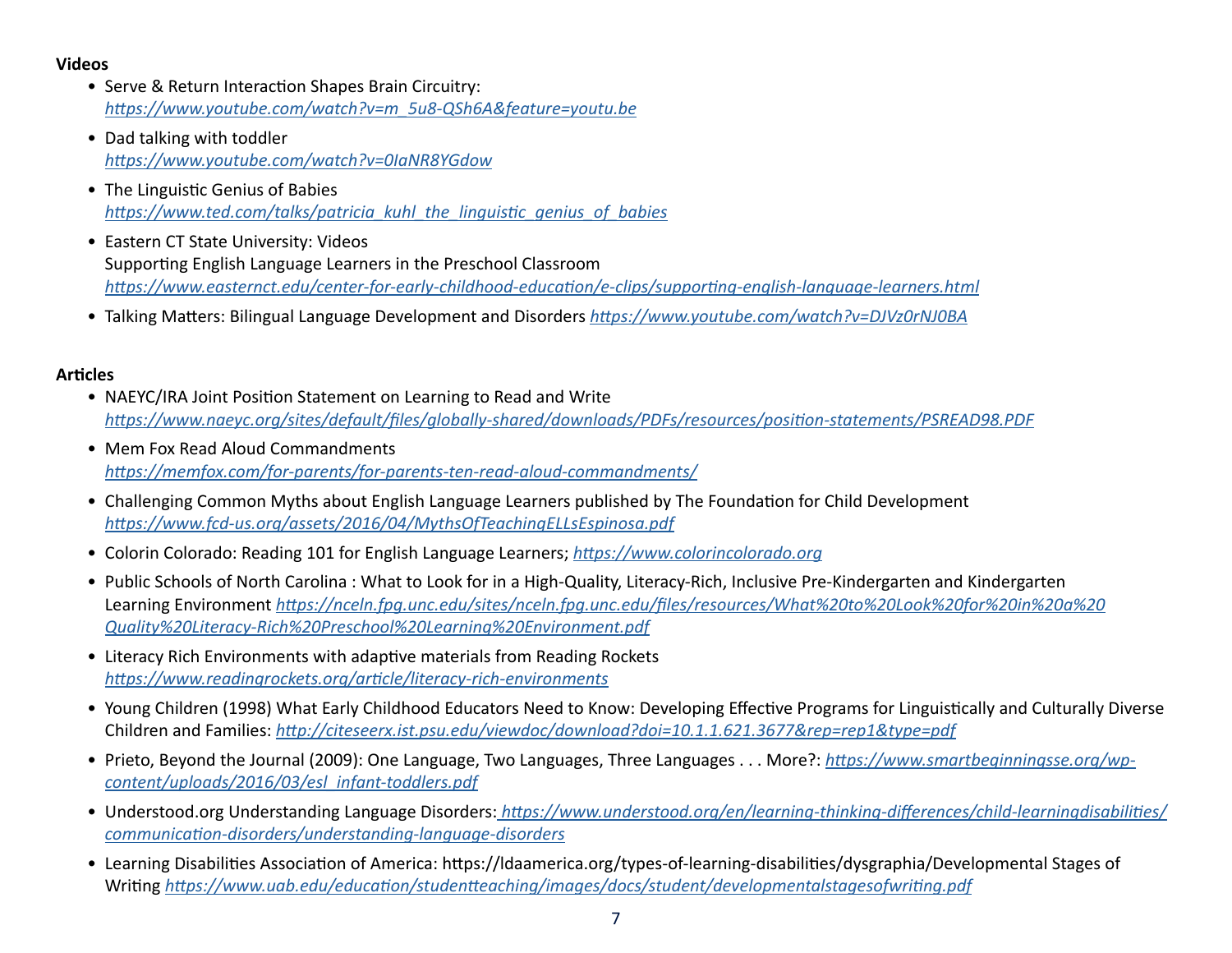- Responsiveness to ALL Children, Families, and Professionals: Integrating Cultural and Linguistic Diversity into Policy and Practice: *<https://eclkc.ohs.acf.hhs.gov/culture-language/article/dec-position-statement-cultural-linguistic-responsiveness#intro>*
- Dual Language Learners in Early Childhood Settings: *[http://www.kvccdocs.com/KVCC/2016-Spring/ECE133/Resources/Dual\\_Language\\_](http://www.kvccdocs.com/KVCC/2016-Spring/ECE133/Resources/Dual_Language_Learners%20in%20Early%20Care%20and%20Education%20Settings.pdf) [Learners%20in%20Early%20Care%20and%20Education%20Settings.pdf](http://www.kvccdocs.com/KVCC/2016-Spring/ECE133/Resources/Dual_Language_Learners%20in%20Early%20Care%20and%20Education%20Settings.pdf)*
- Language at Home and in the Community: *<https://eclkc.ohs.acf.hhs.gov/sites/default/files/pdf/language-home-teachers-eng.pdf>*

#### **Audio**

• Transcription from NPR – Old Fashioned Play Builds Serious Skills *[https://www.npr.org/templates/story/story.](https://www.npr.org/templates/story/story.php?storyId=19212514&sc=emaf?storyId=19212514&sc=emaf) [php?storyId=19212514&sc=emaf?storyId=19212514&sc=emaf](https://www.npr.org/templates/story/story.php?storyId=19212514&sc=emaf?storyId=19212514&sc=emaf)*

#### **Children's books**

- My Brother Charlie by Holly Robinson Peete
- Rocky the Raccoon and Other Woodland Friends by Roger Priddy
- My Friend Isabelle by Eliza Woloson
- I Hate English by Ellen Levine
- People by Petere Spier
- Smile for Auntie by Diane Paterson
- The Listening Walk by Paul Showers
- What Do You Do With a Tail Like This? By Steve Jenkins
- Pancakes for Breakfast (and other wordless books) by Tomi dePaolo
- Toddler video read aloud of Little Pea with CLOZE technique *<https://www.youtube.com/watch?v=0wg017Dc9N0>*
- Video reading of children's books : *[www.Storylineonline.net](http://www.Storylineonline.net)*

### **Additional Resource**

• Early Language and Literacy Classroom Observation (E.L.L.C.O.)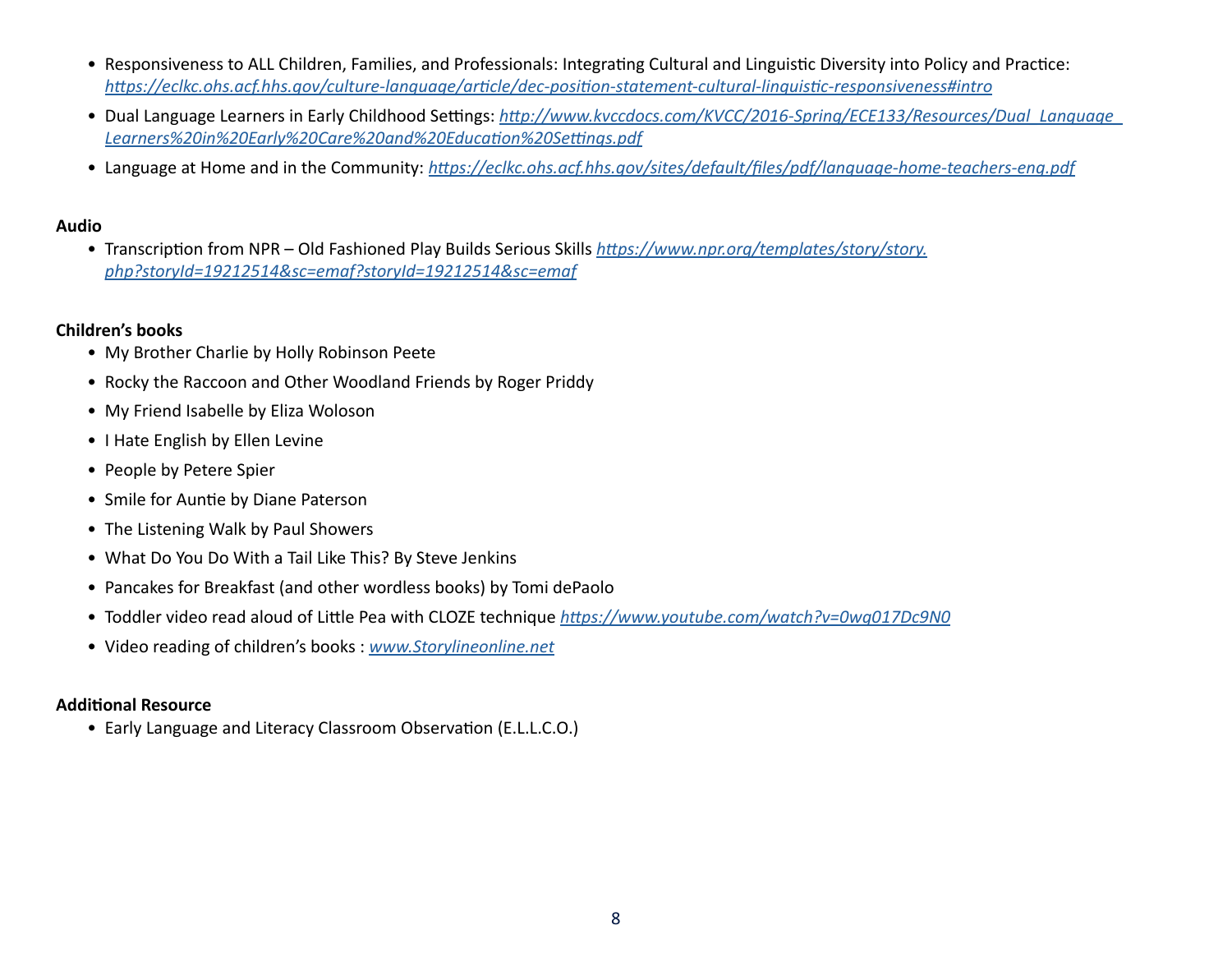| MASTER COURSE OUTLINE WITH EXAMPLE SYLLABUS   LANGUAGE DEVELOPMENT & EMERGENT LITERACY   ECED 2331 |                                                                                                                                                                                                                             |                                                   |                                                                                                                                                                                                                                                                        |                                                            |
|----------------------------------------------------------------------------------------------------|-----------------------------------------------------------------------------------------------------------------------------------------------------------------------------------------------------------------------------|---------------------------------------------------|------------------------------------------------------------------------------------------------------------------------------------------------------------------------------------------------------------------------------------------------------------------------|------------------------------------------------------------|
| <b>DATE</b>                                                                                        | <b>TOPIC AND LEARNING ACTIVITY</b>                                                                                                                                                                                          | <b>ALIGNMENT WITH</b><br><b>COURSE OBJECTIVES</b> | <b>ASSIGNMENTS</b>                                                                                                                                                                                                                                                     | <b>ALIGNMENT</b><br><b>WITH STUDENT</b><br><b>OUTCOMES</b> |
| Week<br>1                                                                                          | <b>Introductions</b><br>What is language? What is literacy? Discuss your<br>memories, thoughts, and feelings concerning baby<br>games and classic language play.                                                            | CO <sub>1</sub>                                   |                                                                                                                                                                                                                                                                        |                                                            |
| $\mathbf{2}$                                                                                       | Review of the language and literacy standards in the CT<br><b>ELDS</b>                                                                                                                                                      | C.0.1                                             | *Sort a list of language and literacy activities into<br>Expressive or Receptive categories                                                                                                                                                                            | SO <sub>1</sub>                                            |
| 3                                                                                                  | Infant toddler oral language development<br>*View video of infants' and toddlers' emergent oral<br>language production including children with disabilities,<br>developmental delays, language and cultural<br>differences. | C.0.1                                             |                                                                                                                                                                                                                                                                        |                                                            |
| 4                                                                                                  | <b>Preschool Years and Growth Systems Affecting Early</b><br><b>Language Ability</b><br><b>View the Wug Test</b>                                                                                                            | C.0.1                                             |                                                                                                                                                                                                                                                                        |                                                            |
| 5                                                                                                  | The role of Play in language and literacy development                                                                                                                                                                       | C.0.2, 3                                          | Reflect upon and analyze the role of play when planning<br>for the language and literacy development of young<br>children                                                                                                                                              | S.O. 7                                                     |
| 6                                                                                                  | <b>Understanding Differences and Achieving Language and</b><br><b>Literacy Goals Through Programming</b>                                                                                                                    | C.0.1, 2                                          | Create a learning experience to promote oral language<br>skills for English and non-English speaking children.<br>It should include accommodations for children with<br>developmental delays and be reflective of a language and<br>literacy standard from the CT ELDS | S.O. 2                                                     |
| $\overline{7}$                                                                                     | <b>Concepts including Concepts of print, print awareness,</b><br>and alphabetic principle                                                                                                                                   | C.O. 8                                            |                                                                                                                                                                                                                                                                        |                                                            |
| 8                                                                                                  | <b>Children and Books</b>                                                                                                                                                                                                   | C.0.5                                             | *Review and evaluate a variety of genres of children's<br>books including books reflecting children with disabilities,<br>developmental delays, language and cultural differences.                                                                                     | S.O.4                                                      |
| 9                                                                                                  | <b>Group times</b><br><b>Conversations</b>                                                                                                                                                                                  | $C$ O. 2, 3                                       |                                                                                                                                                                                                                                                                        |                                                            |
| 10                                                                                                 | <b>Read Aloud Presentations</b>                                                                                                                                                                                             |                                                   |                                                                                                                                                                                                                                                                        | S.0.3                                                      |
| 11                                                                                                 | <b>Poetry and Flannel stories</b><br><b>Puppetry and beginning drama experiences</b>                                                                                                                                        | C.0.3, 7.                                         | Create a learning experience to promote understanding<br>of the Concepts of Print                                                                                                                                                                                      | S.O. 8                                                     |